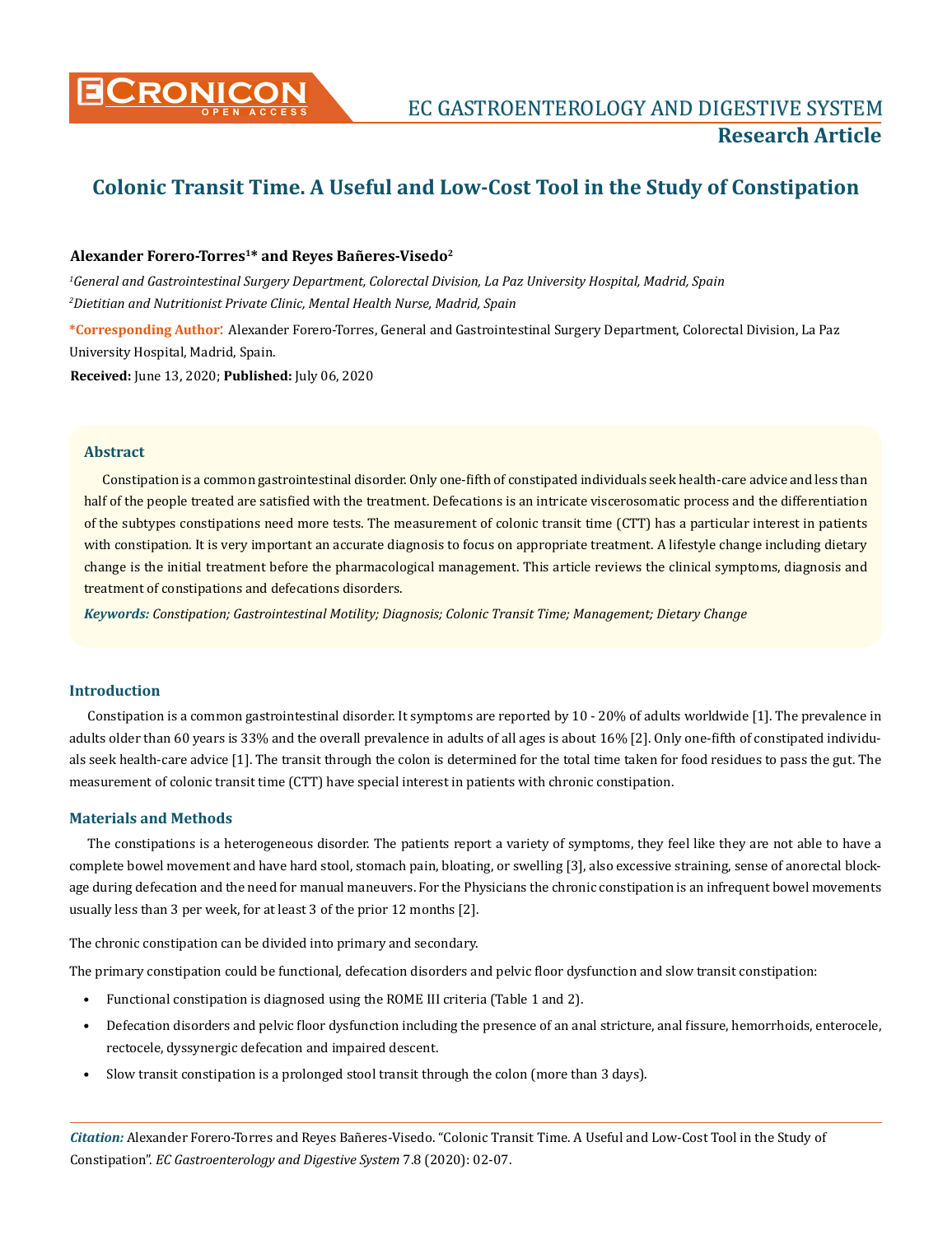#### **Functional constipation: Rome III criteria**

- 1. Must include 2 or more of the following:
	- a. Straining during at least 25% of defecations
	- b. Lumpy or hard stools in at least 25% of defecations
	- c. Sensation of incomplete evacuation for at least 25% of defecations
	- d. Sensation of anorectal obstruction/blockage for at least 25% of defecations
	- e. Manuel maneuvers to facilitate at least 25% of defecations (e.g. digital evacuation, support of the pelvic floor)
	- f. Fewer than 3 defecations per week.
- 2. Loose stools are rarely present without the use of laxatives.
- 3. Insufficient stools are rarely present without the use of laxatives.
- 4. Criteria fulfilled for the last 3 months with symptom onset at least 6 months prior to diagnosis.

#### *Table 1: Rome III criteria: Functional constipation.*

| Irritable bowel syndrome: constipation predominant                                                                                                                                   |
|--------------------------------------------------------------------------------------------------------------------------------------------------------------------------------------|
| Recurrent abdominal pain or discomfort (uncomfortable sensation not described as pain) at least 3 days per month<br>in the last 3 months associated with 2 or more of the following: |
| Improvement with defecation                                                                                                                                                          |
| Onset associated with a change in frequency of stool                                                                                                                                 |
| Onset associated with a change in form (appearance) of stool                                                                                                                         |
| Less than 25% of bowel movements were loose stools                                                                                                                                   |
|                                                                                                                                                                                      |

5. Criterion fulfilled for at least 6 months prior to diagnosis.

*Table 2: Rome III criteria: Irritable bowel syndrome with constipation predominant.*

The secondary constipation is secondary to diet, medications and underlying medical conditions as neurological and myopathic disorders.

Recent investigations have been shown that abnormalities of ion channels within the intestine affect secretion, absorption, motility, and sensation and potentially resulted in constipation, diarrhea and irritable bowel syndrome (IBS) [1].

The evaluation of constipation need a detailed history with a dietary and defaecatory diary and a physical examination, including a visual and digital anal examination. This initial assessment will help identify primary and secondary causes of constipation and helps to initiate the first step of treatment.

Diagnostic testing is not recommended in the absence of warning features (suspected colon cancer) or another disease (hypothyroidism). When alarm symptoms are present, a total evaluation of the colon with colonoscopy should be performed.

Defecations is an intricate viscerosomatic process and the differentiation of the subtypes constipations will need more tests:

• Rectoanal manometry: Quantifies internal and external anal sphincter function at rest and during defecatory maneuvers, compliance and rectal sensation. Can identify rectoceles, intra-anal intussusception, and rectal prolapse.

*Citation:* Alexander Forero-Torres and Reyes Bañeres-Visedo. "Colonic Transit Time. A Useful and Low-Cost Tool in the Study of Constipation". *EC Gastroenterology and Digestive System* 7.8 (2020): 02-07.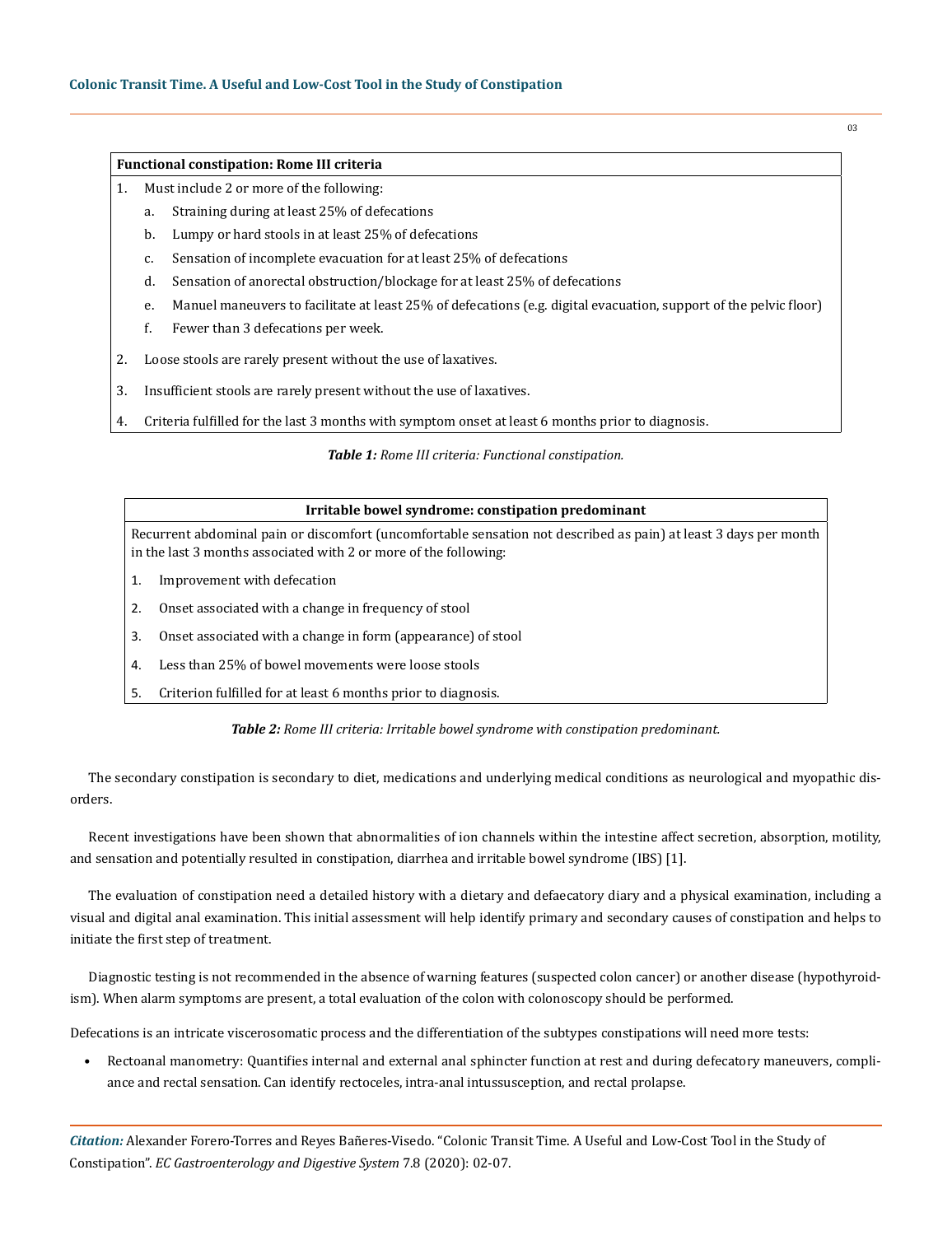- Barium defecography is used to exclude or diagnose rectocele, intra-anal intussusception, and pelvic organ prolapse.
- Magnetic resonance imaging (MRI) defecography it is a radiation-free alternative with similar performance characteristics of Barium defecography, bur can diagnose enterocele with the exception of internal intussusception and retentive rectoceles.
- Colonic transit time study (CTT). Measure of the speed of stool movements throughout the colon.

#### **Results and Discussion**

Measurement of colonic transit time (CTT) has been of particular interest in patients with constipation. The use of radiopaque particles markers and abdominal X-ray is the standard approach for determining CTT. It is a simple, inexpensive, safe, reliable a reproducible technique. There is two main ways for the assessment of total and segmental CTT: to follow the transit after ingestion of a single bolus of radiopaque particles with bolus sizes of 20 - 50 particles (tracer) with repeated X-ray examinations (Figure 1-3) or daily dose administration of the tracer that could be for 3 days followed by one single X-ray examination on day four [4] or the consumption of the tracer for six consecutive days, creating an equilibrium between incoming and outgoing markers, followed by an abdominal X-ray on day 7 [5].

The number of tracer that can be identified on the X-ray is the result of CTT following the equation:

CTT:  $n * (t/N)$ 

n: Numbers of markers that is observed on X-ray.

- t: Time between the ingestion of markers in hours.
- N: Total number of markers that is ingested each day.



*Figure 1: X-ray on day 7.*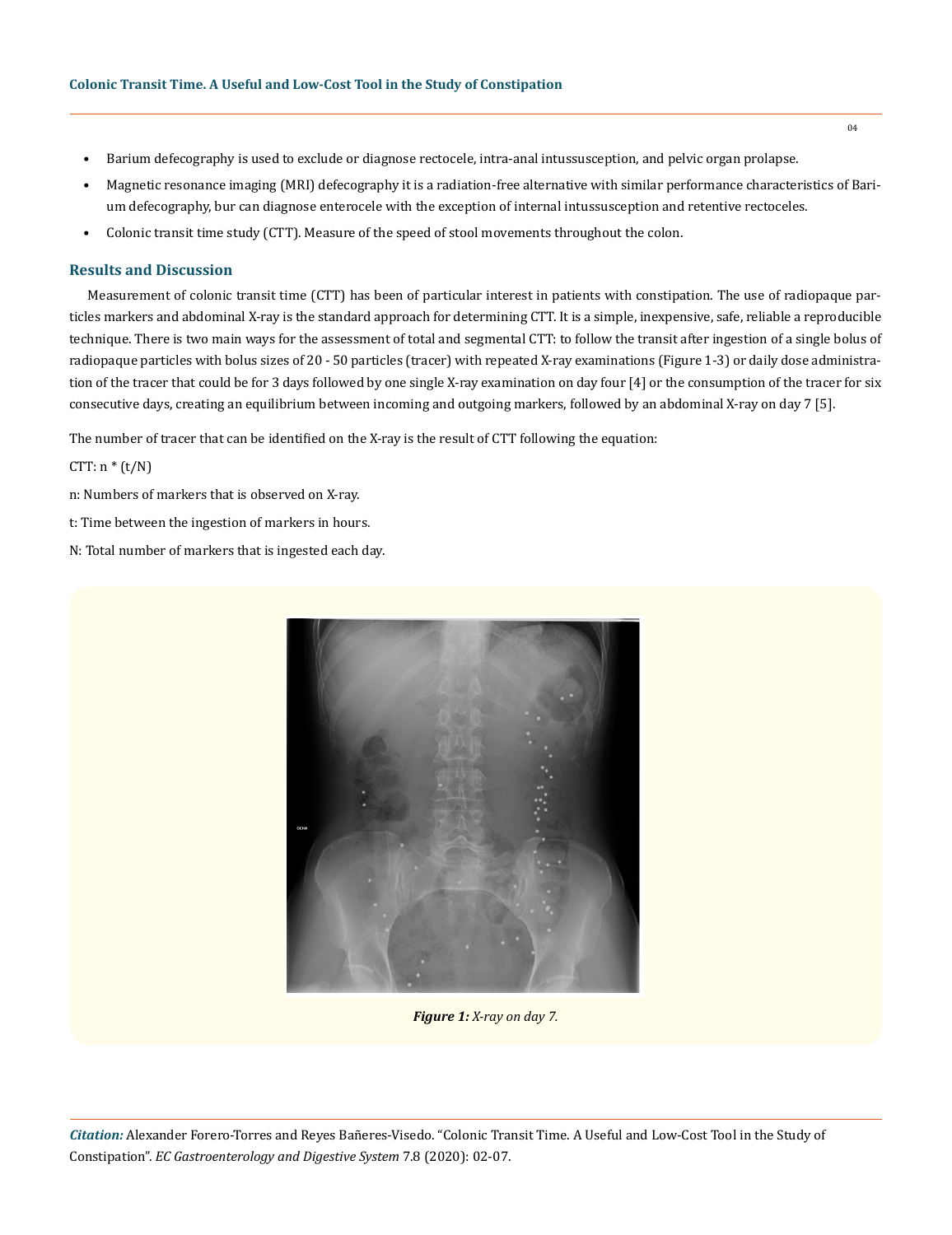

*Figure 2: X-ray on day 7.*



*Figure 3: X-ray on day 15.*

*Citation:* Alexander Forero-Torres and Reyes Bañeres-Visedo. "Colonic Transit Time. A Useful and Low-Cost Tool in the Study of Constipation". *EC Gastroenterology and Digestive System* 7.8 (2020): 02-07.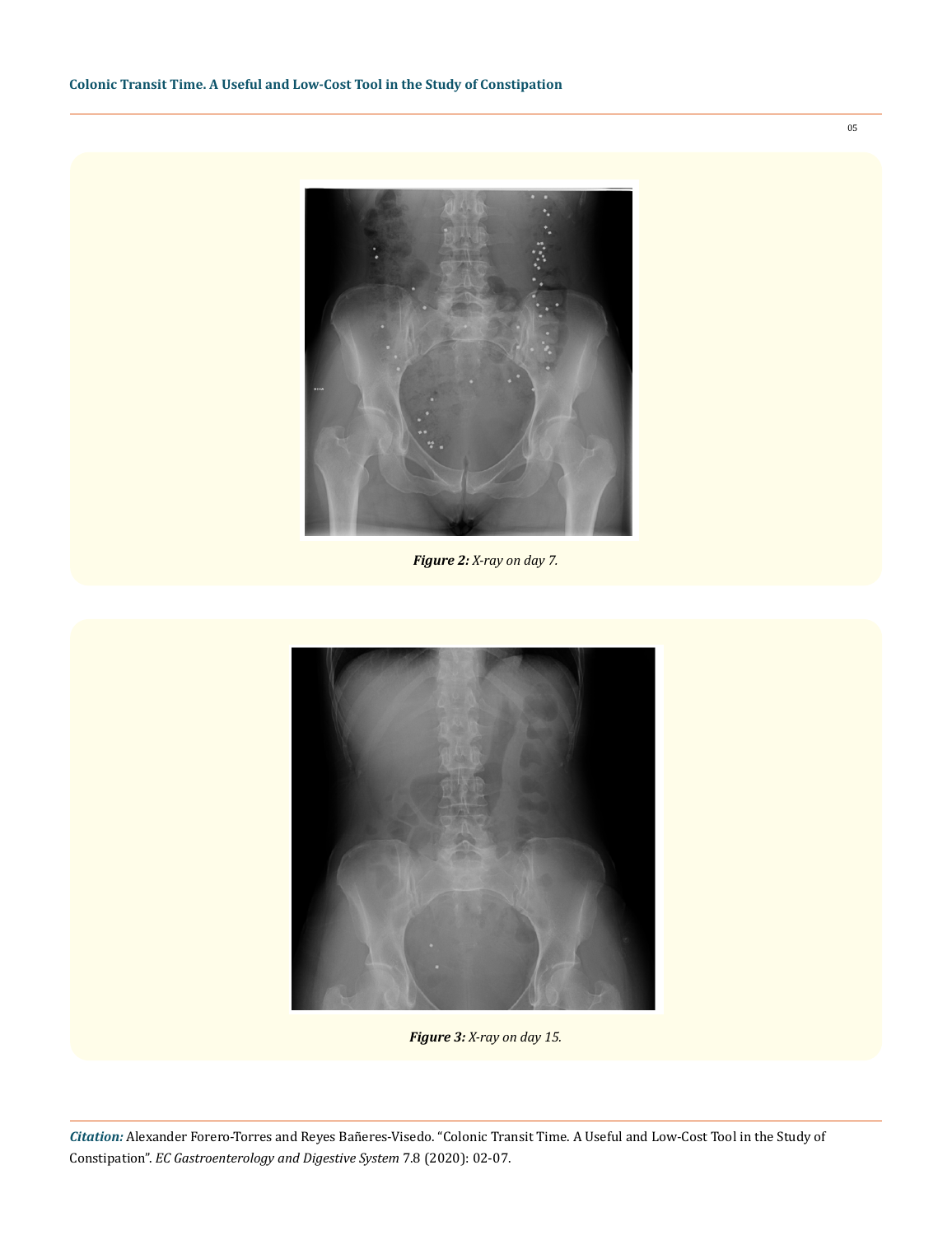For example, if markers are consumed at 24 hour intervals and the number of markers per day is 24, CTT equals the total marker count on the X-ray [5].

With this method we can diagnose different constipation subtypes: those with normal transit time and those with slow transit time. Into the slow transit time subtype we can subdivided in colonic inertia, hindgut dysfunction and outlet obstruction.

Another method to measure the transit of the colon is the wireless mobility capsule or SmartPill, this capsule is a data recording device that provides information about the intestinal pH and the transit times of the stomach, small intestine and colon, which can help to exclude a more global gastrointestinal transit disorder, but this test is expensive and not all centers have it.

The treatment of constipation have two fundamental pillars, the Nonpharmacologic and Pharmacologic management.

The nonpharmacological treatment is the first line management. It consist in the change of strategies of lifestyle as an increased exercise, high-fiber diets and toilet training.

The dietary changes is one of the most important and initial phases of the treatment. Increased fiber consumption and hydration is the first line of therapy. The recommended dose of fiber intake per day is 25 to 30g and almost always the intake it is insufficient; the patients should incorporated foods as prunes, bananas, kiwis, other fruits, vegetables, grains and bran. It is important when initiating fiber, it should be titrated up slowly as to not cause abdominal cramping and bloating, and a Dietitian and Nutritionist is very helpful to controlated the dietary changes in the patients. Patients with slow transit constipation or refractory pelvic floor dyssynergia do not respond well to high fiber, and should be minimized, and probably use the biofeedback. Also, we have to instructed to recognize and respond to the urge to defecate, specially in the morning.

The pharmacological treatment should be initiated when lifestyle, dietary changes and nonpharmacological interventions are not enough to relief the symptoms. In this line of treatment we can use bulk fiber, stimulant laxatives, stool softeners, lubricants, osmotic laxatives, Chloride-Chanel Activator, Guanylate Cyclase C Activator and serotonin agonist [6].

# **Conclusion**

Constipation is a common disorder in all age groups, especially in western society. Less than half of the people treated are satisfied with the treatment [1]. Accurate diagnosis is very important to focus on appropriate treatment, and CTT is a useful and inexpensive test to determine patients with slow transit. To have into the team a Dietitian and Nutritionist is very helpful to controlated the dietary changes in the patients and we do not have to hesitate to beginning with pharmacological treatment when the first line does not work enough.

### **Bibliography**

- 1. [DO Prichard and AE Bharucha. "Recent advances in understanding and managing chronic constipation".](https://pubmed.ncbi.nlm.nih.gov/30364088/) *F1000Research* 7 (2018): [1640.](https://pubmed.ncbi.nlm.nih.gov/30364088/)
- 2. [VC Costilla and AE Foxx-Orenstein. "Constipation: Understanding Mechanisms and Management".](https://pubmed.ncbi.nlm.nih.gov/24267606/) *Clinics in Geriatric Medicine* 30.1 [\(2014\) 107-115.](https://pubmed.ncbi.nlm.nih.gov/24267606/)
- 3. ["Treating and Preventing Constipation".](https://www.aafp.org/afp/2015/0915/p500-s1.html) *American Family Physician* 92.6 (2015).
- 4. [H Abrahamsson and S Antov. "Accuracy in assessment of colonic transit time with particles: how many markers should be used?"](https://pubmed.ncbi.nlm.nih.gov/20584262/) *[Neurogastroenterology and Motility](https://pubmed.ncbi.nlm.nih.gov/20584262/)* 22.11 (2010): 1164-1169.

*Citation:* Alexander Forero-Torres and Reyes Bañeres-Visedo. "Colonic Transit Time. A Useful and Low-Cost Tool in the Study of Constipation". *EC Gastroenterology and Digestive System* 7.8 (2020): 02-07.